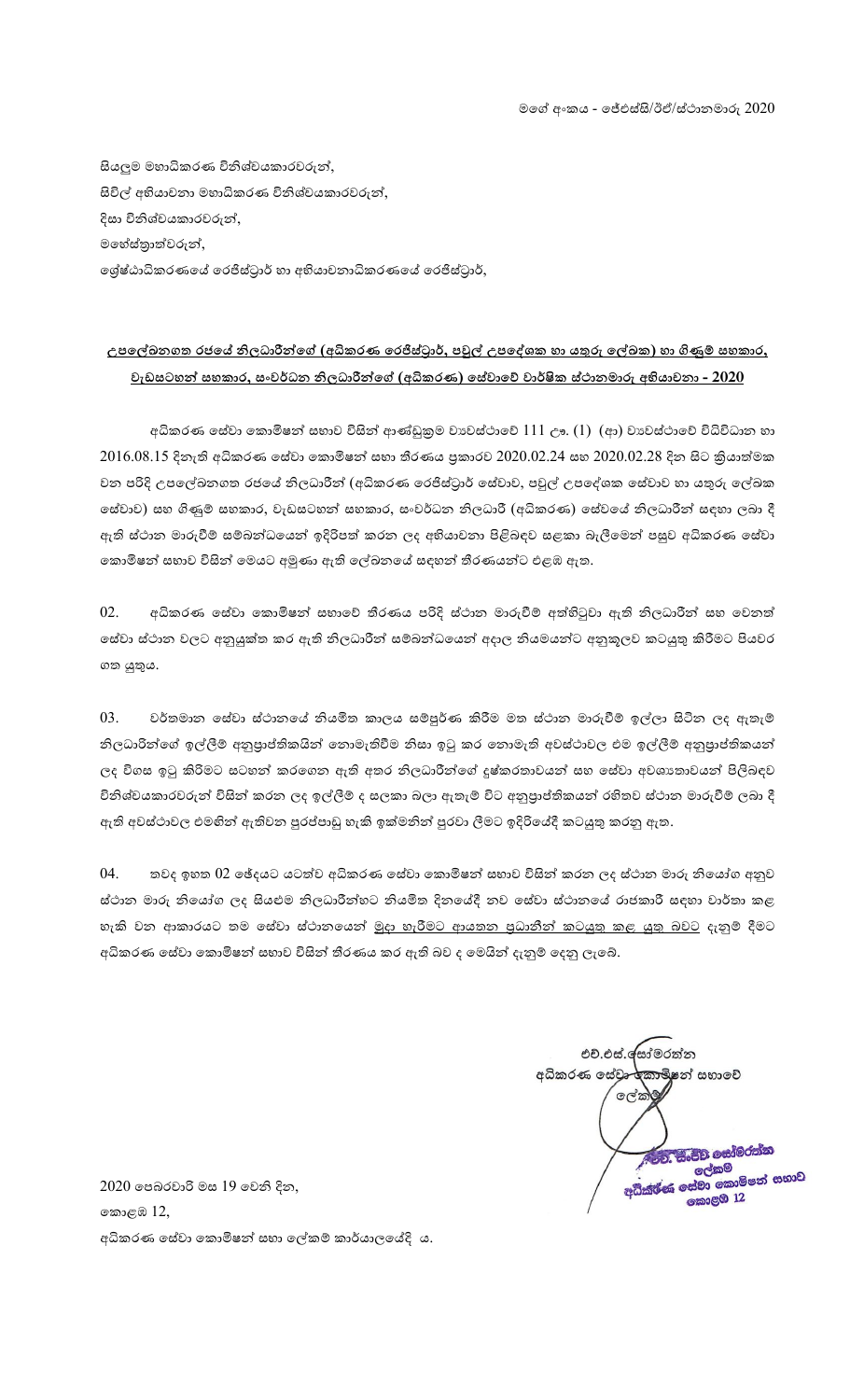#### **Court Registrar Service**

| <b>Serial No</b> | Officer's name /grade/        | <b>Station to which transfer</b> | Decisions taken on appeals          |
|------------------|-------------------------------|----------------------------------|-------------------------------------|
|                  | station                       | has been granted under           |                                     |
|                  |                               | <b>Annual transfers for</b>      |                                     |
|                  |                               | 2020 / Remarks                   |                                     |
| 1.               | Mrs.W.C.Samanmali             | Transfer not given               | MC Kadawatha                        |
|                  | Gr.II-I                       |                                  | (Transfer is deferred until further |
|                  | SC/Colombo                    |                                  | notice)                             |
| 2.               | Mrs.S.D.Sunali Jayarathne     | MC/Kurunegala                    | Transfer is deferred until further  |
|                  | Gr.III                        |                                  | notice                              |
|                  | HC/Colombo                    |                                  |                                     |
|                  | (attached to JSC Secretariat) |                                  |                                     |
| 3.               | Mrs.D.M.T.P.Dissanayake       | DC/MC Warakapola                 | Transfer is deferred until further  |
|                  | Gr.III                        |                                  | notice                              |
|                  | HC/Colombo                    |                                  |                                     |
| 4.               | Mrs.K.P.Hendavitharana        | <b>HC</b> Matara                 | MC Agunukolapelessa                 |
|                  | Gr.III                        |                                  | (Transfer is deferred until further |
|                  | DC/Colombo                    | (Transfer is deferred until      | notice)                             |
|                  |                               | further notice)                  |                                     |
| 5.               | Mrs.H.K.R.Sudharshani         | DC/MC Ruwanwella                 | Cancelation of the deferment        |
|                  | Gr.III                        | (Transfer is deferred until      |                                     |
|                  | MC/Matugama                   | further notice)                  |                                     |
| 6.               | Ms. K.G.J.H.Kumarasinghe      | Transfer not given               | Request cannot be acceded           |
|                  | Gr. II-II                     |                                  |                                     |
|                  | MC/Kadawatha                  |                                  |                                     |
| 7.               | Mrs.K.H.M.Swarnalatha         | MC Balapitiya                    | <b>MC Galle</b>                     |
|                  | Gr.II-II                      |                                  |                                     |
|                  | DC/MC Udugama                 |                                  |                                     |
| 8.               | Mrs.KT.N.Indunil              | <b>MC Galle</b>                  | DC/MC Baddegama                     |
|                  | $Gr.$ $II$ - $II$             |                                  |                                     |
|                  | MC/Balapitiya                 |                                  |                                     |
| 9.               | Mrs.K.G.A.Premarathne         | Transfer not given               | Request cannot be acceded           |
|                  | Gr.III                        |                                  |                                     |
|                  | <b>DC/MC Hatton</b>           |                                  |                                     |
|                  | 10. Mr.R.U.C.Ranatunga        | Transfer not given               | Request cannot be acceded           |
|                  | Gr.II-II                      |                                  |                                     |
|                  | MC/Nuwara Eliya               |                                  |                                     |
| 11.              | Mrs.N.T.Sanjeewani            | <b>HC</b> Embilipitiya           | Transfer is deferred until further  |
|                  | Gr.III                        |                                  | notice                              |
|                  | MC/Ratnapura                  |                                  |                                     |
|                  | 12. Mrs.G.A.T.P.Gunarathne    | Transfer not given               | Request cannot be acceded           |
|                  | Gr.III                        |                                  |                                     |
|                  | MC/Embilipitiya               |                                  |                                     |
| 13.              | Mrs.M.M.T.Pathirana           | Transfer not applied             | Request cannot be acceded           |
|                  | Gr.II-I                       |                                  |                                     |
|                  | DC/MC Ruwanwella              |                                  |                                     |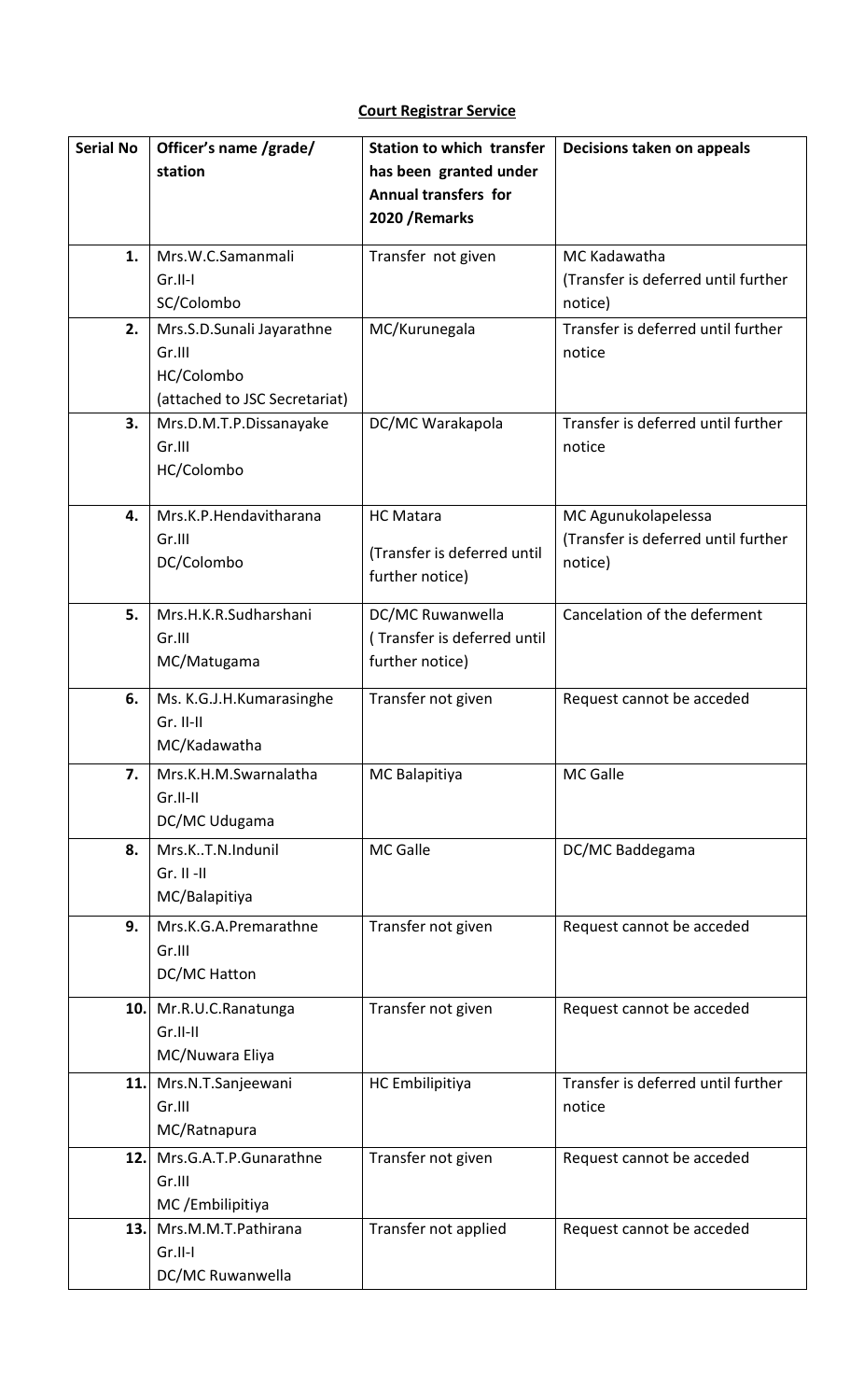|      | 14. Mrs.S.M. Wickramanayaka      | <b>CAHC Kurunegala</b>      | Request cannot be acceded                                            |
|------|----------------------------------|-----------------------------|----------------------------------------------------------------------|
|      | Arachchi                         |                             |                                                                      |
|      | Gr.I.                            |                             |                                                                      |
|      | HC/Kuliyapitiya                  |                             |                                                                      |
|      | 15. Mrs.H.A.I.Hettiarachchi      | <b>HC Kuliyapitiya</b>      | Request cannot be acceded                                            |
|      | Gr.II-I                          |                             |                                                                      |
|      | MC/Kuliyapitiya                  |                             |                                                                      |
|      | 16. Mrs.M.M.A.Gunasekara         | Transfer not given          | Request cannot be acceded                                            |
|      | Gr.III                           |                             |                                                                      |
|      | DC/MC Chilaw                     |                             |                                                                      |
|      | 17. Mrs.O.A.N.P.Premarathne      | Transfer not given          | Request cannot be acceded                                            |
|      | Gr.III                           |                             |                                                                      |
|      | <b>HC Puttlam</b>                |                             |                                                                      |
|      | 18. Mr.A.S.Disage                | MC Dehiattakandiya          | Cancelation of the transfer                                          |
|      | Gr. III                          |                             |                                                                      |
|      | HC/Anuradhapura                  | (Transfer is deferred until |                                                                      |
|      |                                  | further notice)             |                                                                      |
| 19.1 | Mrs.A.G.S.Indralatha<br>Gr.II-II | Transfer not applied        | Request cannot be acceded                                            |
|      | CAHC/Anuradhapura                |                             | (To be attached HC Anuradhapura<br>in addition to duties of the CAHC |
|      |                                  |                             |                                                                      |
|      | 20. Mr.T.M.J.Ariyarathne         | Transfer not applied        | Anuradhapura)                                                        |
|      | Gr.II-II                         |                             | Request cannot be acceded                                            |
|      | MC/Anuradhapura                  |                             |                                                                      |
|      | 21. Mrs.R.N.Ranatunge            | Transfer not given          | Request cannot be acceded                                            |
|      | Gr.II-II                         |                             |                                                                      |
|      | MC/Bibila                        |                             |                                                                      |
|      | 22. Mrs.M.L.F.Sareema            | Transfer not given          | Request cannot be acceded                                            |
|      | Gr.III                           |                             |                                                                      |
|      | DC/Kalmunai                      |                             |                                                                      |
|      |                                  | DC Kalmunai                 | Transfer is deferred until further                                   |
|      | 23. Mr.U.L.A.Ameer               |                             |                                                                      |
|      | Gr.I                             |                             | notice                                                               |
|      | HC/Batticaloa                    |                             |                                                                      |
|      | 24. Mr.B.Saranraaj               | Transfer not applied        | <b>DC Batticaloa</b>                                                 |
|      | Gr.III                           |                             | (To be attached CAHC/Batticaloa                                      |
|      | CAHC/Batticaloa                  |                             | in addition to duties in DC                                          |
|      | 25. Mr.S.A.N.Priyadarshana       | <b>DC Batticaloa</b>        | Batticaloa)<br>DC/MC Ampara                                          |
|      | Gr.II-II                         |                             |                                                                      |
|      | DC/MC Pottuvil                   |                             |                                                                      |
|      | 26. Mrs. Meera Vadiwettikarasan  | <b>HC Batticaloa</b>        |                                                                      |
|      | Gr.I                             |                             | <b>HC Vavuniya</b>                                                   |
|      |                                  |                             |                                                                      |
|      | HC/Jaffna                        |                             |                                                                      |
|      | 27. Mrs.S.Sivakami               | Transfer not applied        | <b>HC</b> Mannar                                                     |
|      | Gr.III                           |                             |                                                                      |
|      | <b>HC Vavuniya</b>               |                             |                                                                      |
|      | 28. Mr.S.Thulasihan              | DC/MC Vauniya               | Request cannot be acceded                                            |
|      | Gr.II-II                         |                             |                                                                      |
|      | DC/MC Mannar                     |                             |                                                                      |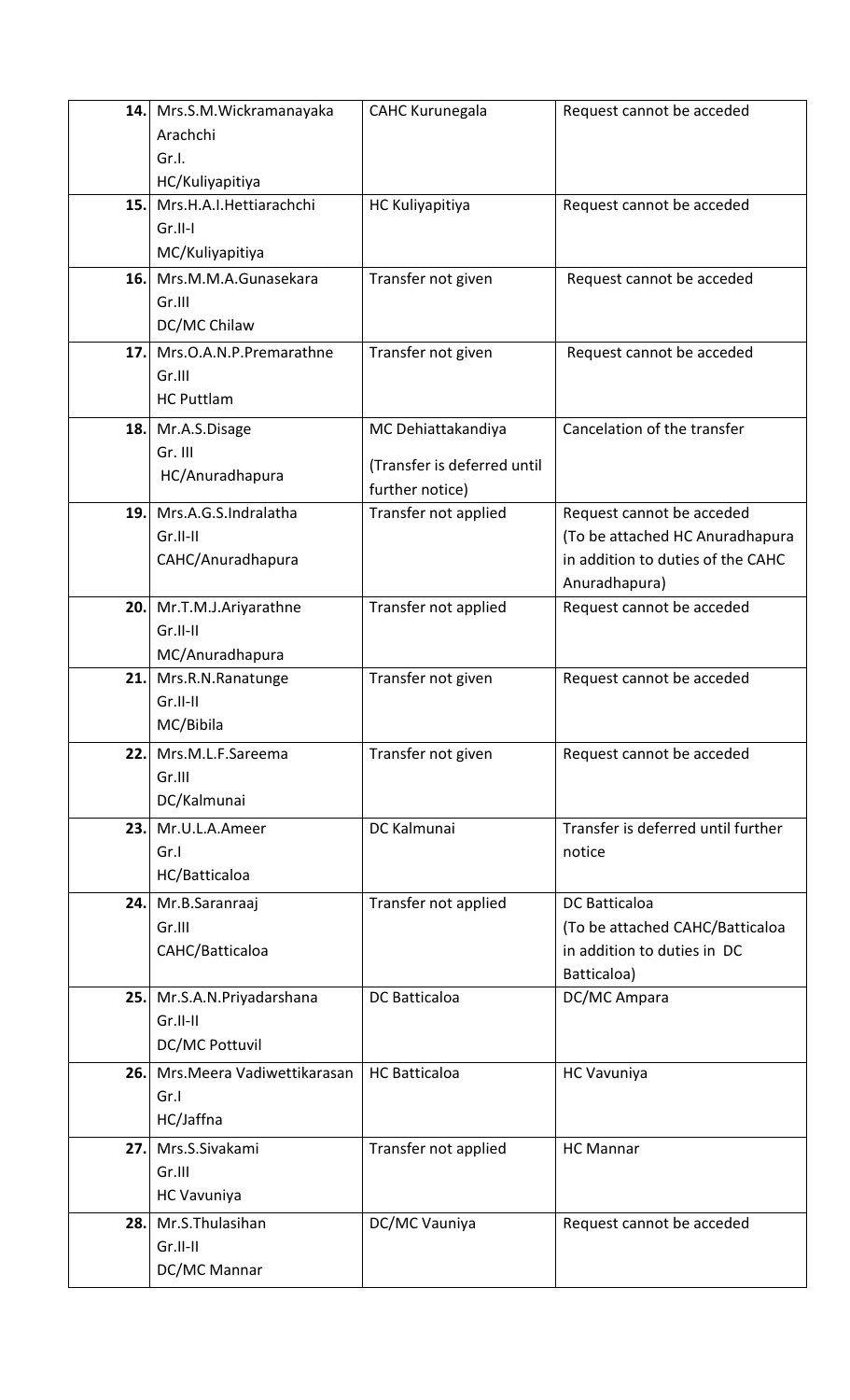### **Court Family Counselor Service**

| <b>Serial No</b> | Officer's name /grade/<br>station                     | <b>Station to which transfer</b><br>has been granted under<br><b>Annual transfers for</b><br>2020 / Remarks | Decisions taken on appeals |
|------------------|-------------------------------------------------------|-------------------------------------------------------------------------------------------------------------|----------------------------|
| 1.               | Mrs.G.G.S.N.Siriwardhana<br>Gr.I<br>MC Balapitiya     | Transfer not given                                                                                          | Request cannot be acceded  |
| 2.               | Mrs.G.K.Pathma<br>Gr.I<br>DC Galle                    | DC Balapitiya                                                                                               | Request cannot be acceded  |
| 3.               | Mrs.H.K.T.N.Senarathne<br>Gr.II<br>DC/MC Pelmadulla   | Transfer not given                                                                                          | Request cannot be acceded  |
| 4.               | Mrs.G.D.Udayangani<br>Gr.II<br>DC Embilipitiya        | Transfer not given                                                                                          | Request cannot be acceded  |
| 5.               | Mr.R.M.S.K.Rathnayake<br>Gr.II<br>DC/MC/Kebitigollewa | Transfer not given                                                                                          | Request cannot be acceded  |

# **Development officer/Account assistant/Programme assistant Service**

| <b>Serial No</b> | Officer's name /grade/<br>station                                                                                   | <b>Station to which transfer</b><br>has been granted under<br><b>Annual transfers for</b><br>2020 / Remarks | Decisions taken on appeals                                                  |
|------------------|---------------------------------------------------------------------------------------------------------------------|-------------------------------------------------------------------------------------------------------------|-----------------------------------------------------------------------------|
| 1.               | Miss.J.B.Dinusha Manel<br>Damayanthi<br>Development Officer<br>(Accounts Assistant)<br>Gr.III<br><b>CMC Colombo</b> | DC Negombo                                                                                                  | Request cannot be acceded<br>(Transfer is deferred until<br>further notice) |
| 2.               | Mrs.E.P.L.D.Pathirana<br><b>HC Kalutara</b>                                                                         | Transfer not applied                                                                                        | Request cannot be acceded                                                   |
| 3.               | Mrs.N.S.Ranasinghe<br>Gr.III<br>DC Negombo                                                                          | MC Welisara                                                                                                 | Request cannot be acceded                                                   |
| 4.               | Mrs.H.H.M.L.Jayathilaka<br>Gr.III<br>MC Negombo                                                                     | Transfer not given                                                                                          | Request cannot be acceded                                                   |
| 5.               | Mrs.W.A.D.Dhammika<br>(Account assistant)<br>MC Avissawella                                                         | DC/MC Ruwanwella                                                                                            | Request cannot be acceded                                                   |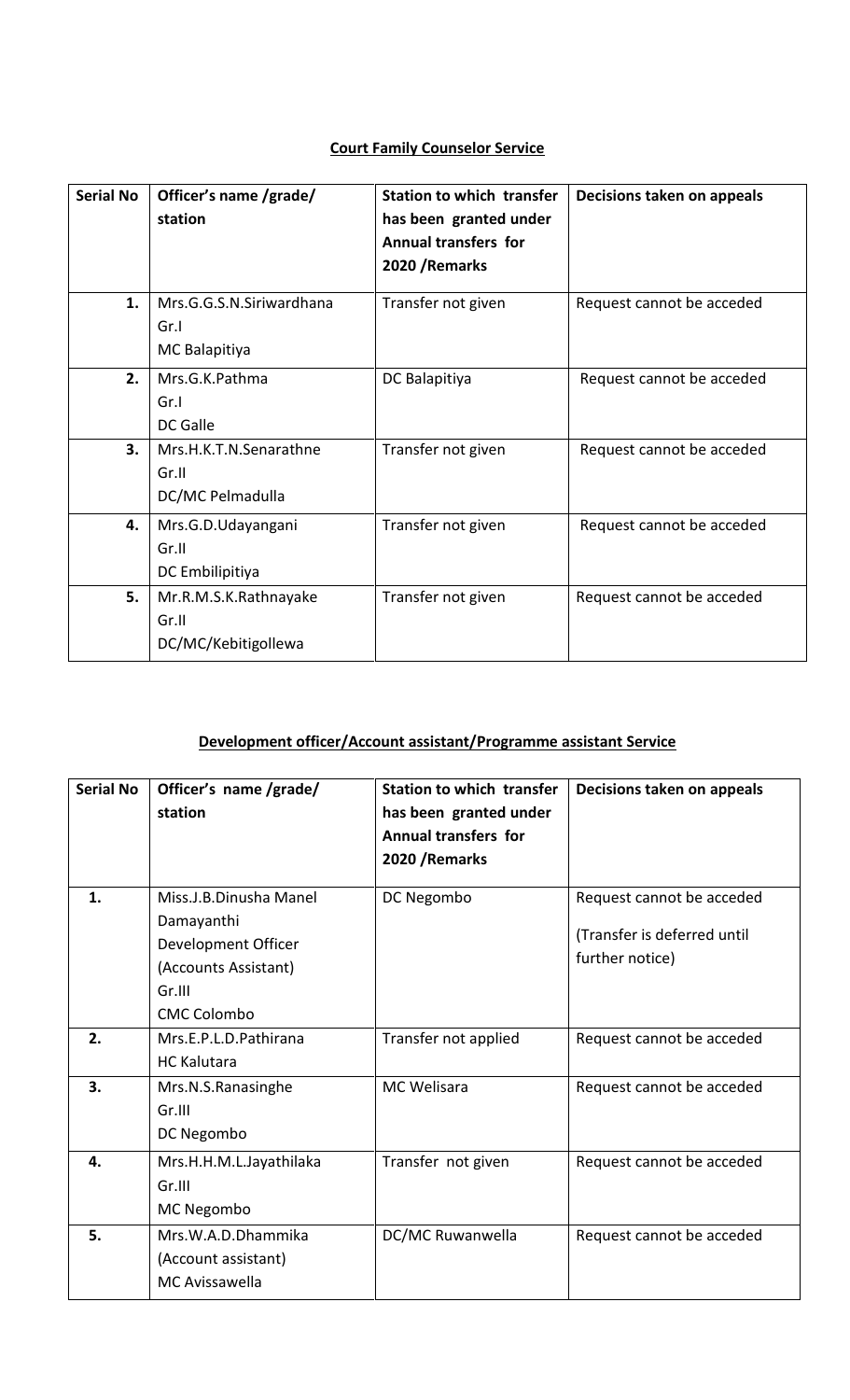| 6.  | Mrs.M.G.W.Geethani<br>(Account assistant)<br>Gr.II<br><b>CAHC Galle</b>  | DC Elpitiya          | Request cannot be acceded |
|-----|--------------------------------------------------------------------------|----------------------|---------------------------|
| 7.  | Miss.G.K.W.Lakmali<br>Gr.III<br><b>DC Galle</b>                          | MC Balapitiya        | Request cannot be acceded |
| 8.  | Mr.D. Piyarathne<br>Gr.III<br><b>DC</b> Galle                            | Transfer not given   | Request cannot be acceded |
| 9.  | Mrs.R.L.Kesha Dilani<br>Gr.III<br>MC Deiyandara                          | DC/MC Morawaka       | Request cannot be acceded |
| 10. | Mr.S.Senanayake<br>Gr.III<br>DC/MC Morawaka                              | <b>HC</b> Matara     | Request cannot be acceded |
| 11. | Mrs. S.N.Sudarshani<br>Gr.III<br>DC/MC Tissamaharama                     | Transfer not given   | Request cannot be acceded |
| 12. | Mrs.S.D.Ramani<br><b>CAHC Tangalle</b>                                   | DC/MC Hambantota     | Request cannot be acceded |
| 13. | Mrs.G.C.S.Kumari<br>Gr.III<br>DC/MC Hambantota                           | MC Angunukolapelessa | Request cannot be acceded |
| 14. | Mrs.B.D.S.S.Samarakody<br>Gr.III<br><b>HC Kandy</b>                      | <b>HC</b> Matale     | Request cannot be acceded |
| 15. | Mrs.D.Anusha Madhushani<br>Gr. III<br><b>HC Kandy</b>                    | Transfer not applied | Request cannot be acceded |
| 16. | Mrs.W.M.P.K.Weerakoon<br>Gr.III<br><b>HC Nuwara Eliya</b>                | DC/MC Welimada       | Request cannot be acceded |
| 17. | Mrs.D.S.K.Jayasooriya<br>(Account assistant)<br>Gr.III<br>DC/Nuwaraeliya | Transfer not given   | Request cannot be acceded |
| 18. | Miss.P.G.N.D.K.Premarathne<br>Gr.III<br>MC Nuwara Eliya                  | Transfer not given   | MC Kandy                  |
| 19. | Mrs.M.A.U.G.S.<br>Manthilake<br>Account assistant<br>DC/MC Dambulla      | Transfer not applied | Request cannot be acceded |
| 20. | Ms.R.M.P.Jayathissa<br>Gr.III<br>MC Galagedara                           | Transfer not given   | MC Nuwaraeliya            |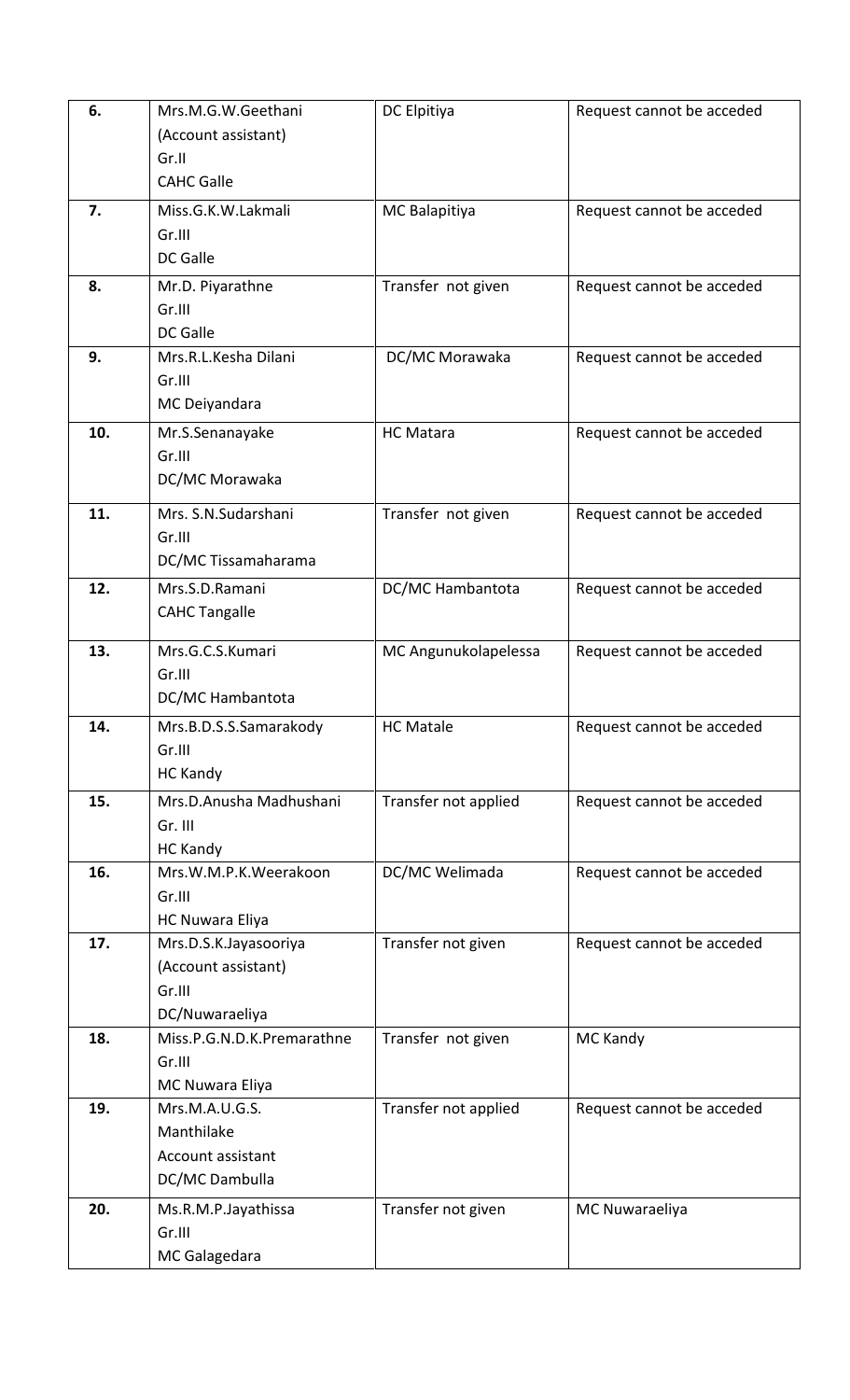| 21. | Mr.M.S.K.Gamage<br>(Account assistant)<br>Gr.III<br><b>CAHC Ratnapura</b>     | <b>HC Avissawella</b>  | Request cannot be acceded                                        |
|-----|-------------------------------------------------------------------------------|------------------------|------------------------------------------------------------------|
| 22. | Mrs.A.T.Kankanamge<br>(Account assistant)<br>Gr.III<br><b>HC Embilipitiya</b> | MC Ratnapura           | Request cannot be acceded                                        |
| 23. | Mrs.R.D.Ashoka Shyamali<br>Gr.III<br>DC Embilipitiya                          | Transfer not given     | Request cannot be acceded                                        |
| 24. | Mrs.M.T.Dissanayake<br>Gr.III<br><b>CAHC Kegalle</b>                          | DC Kandy               | Request cannot be acceded                                        |
| 25. | Mrs.W.A.S.Sudarmani<br>Gr.II<br><b>CAHC Kegalle</b>                           | DC/MC Attanagalla      | Request cannot be acceded                                        |
| 26. | Mr.A.Priyadharshana<br>(Account assistant)<br>Gr.III<br>MC Kegalle            | MC Avissawella         | Request cannot be acceded                                        |
| 27. | Mrs.Y.M.C.K.K.Yapa<br>Gr.II<br>MC Kurunegala                                  | MC Kandy               | MC Galagedara                                                    |
| 28. | Mrs.B.K.S.Priyanga<br>HC Kuliyapitiya                                         | DC/MC Chilaw           | Request cannot be acceded<br>(To be attached to<br>MC/Hettipola) |
| 29. | Mrs.R.M.A.K.Nawinna<br>Gr.III<br>DC/MC Wariyapola                             | MC Kurunegala          | Request cannot be acceded                                        |
| 30. | Mrs.N.A.T.I.Nishshanka<br>Gr.III<br>DC/MC Wariyapola                          | Transfer not applied   | Request cannot be acceded                                        |
| 31. | Mrs.N.A.N.J.Nishshanka<br>(Account assistant)<br>Gr.III<br><b>HC Chilaw</b>   | DC Negombo             | Request cannot be acceded                                        |
| 32. | Mrs.A.R.M.Dissanayake<br>(Account assistant)<br>Gr.III<br><b>HC Chilaw</b>    | <b>HC Kuliyapitiya</b> | Request cannot be acceded                                        |
| 33. | Mrs.J.A.J.Karunarathne<br>Gr.III<br><b>HC Chilaw</b>                          | <b>HC Puttlam</b>      | Request cannot be acceded                                        |
| 34. | Mrs.H.A.S.N.Dassanayake<br>Gr.III<br>DC/MC Chilaw                             | <b>HC Puttlam</b>      | DC Negombo                                                       |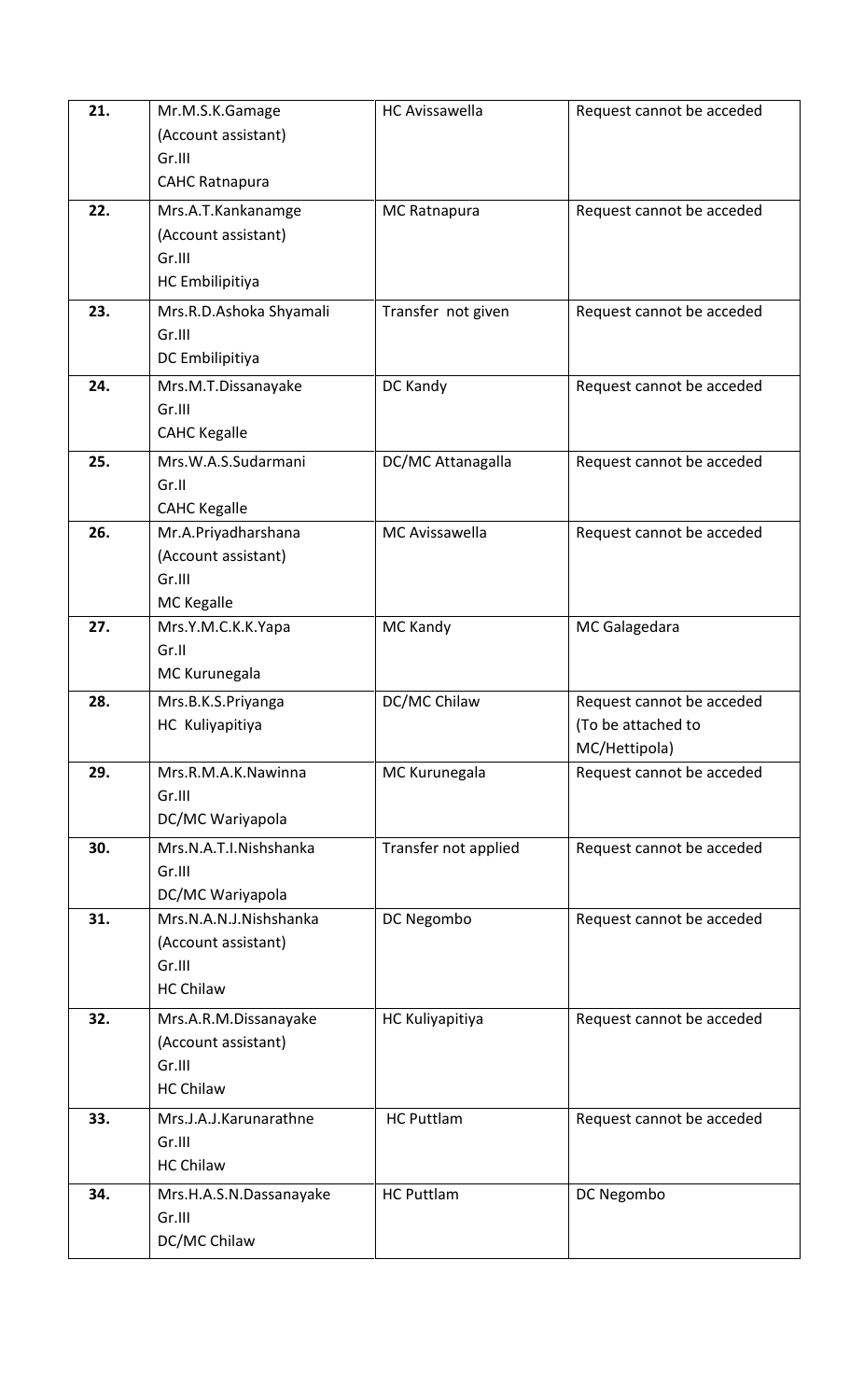| 35. | Mrs.R.M.W.S.Rasnayaka           | <b>DC/MC Puttlam</b> | Request cannot be acceded   |
|-----|---------------------------------|----------------------|-----------------------------|
|     | Gr.III                          |                      |                             |
|     | MC Anamaduwa                    |                      |                             |
| 36. | Mr.C.M.N.Chandrasekara          | DC/MC Kebethigollewa | Transfer is deferred until  |
|     | (Account assistant)             |                      | further notice              |
|     | Gr.II                           |                      |                             |
|     | HC Anuradhapura                 |                      |                             |
| 37. | Mrs.W.M.S.Kumari                | MC Galgamuwa         | Transfer is deferred until  |
|     | Gr.II                           |                      | further notice              |
|     | HC Anuradhapura                 |                      |                             |
| 38. | Mr.W.D.G.Munasinghe             | MC Badulla           | Request cannot be acceded   |
|     | DC/MC Welimada                  |                      |                             |
| 39. | Mrs.P.G.I.Sewwandi              | DC/MC Wellawaya      | Request cannot be acceded   |
|     | Gr.III                          |                      |                             |
|     | <b>HC Monaragala</b>            |                      |                             |
| 40. | Mrs.K.Palasuntharam             | MC Akkaraipattu      | Request cannot be acceded   |
|     | Gr.III                          |                      |                             |
|     | DC/Batticaloa                   |                      |                             |
| 41. | Mrs.N.Supothini                 | DC/MC Kantale        | Request cannot be acceded   |
|     | Gr.III                          |                      |                             |
|     | MC/Trincomalee                  |                      |                             |
| 42. | Mrs.Ranga Thavanesan            | DC/MC Kayts          | Cancelation of the transfer |
|     | Gr.III                          |                      |                             |
|     | DC/MC Mullatiuv                 |                      |                             |
| 43. | Mrs.T.Vani                      | DC/MC Mannar         | Cancelation of the transfer |
|     | <b>Account assistant Gr.III</b> |                      |                             |
|     | DC/MC Vauniya                   |                      |                             |

## **Court Typist Service**

| <b>Serial No</b> | Officer's name /grade/<br>station                                 | <b>Station to which transfer</b><br>has been granted under<br><b>Annual transfers for</b><br>2020 / Remarks | Decisions taken on appeals  |
|------------------|-------------------------------------------------------------------|-------------------------------------------------------------------------------------------------------------|-----------------------------|
| 1.               | Miss.G.G.Ransarani Wajiramali<br>Gr.III(Sinhala)<br>Supreme Court | Transfer not given                                                                                          | Request cannot be acceded   |
| 2.               | Mrs.R.L.T. Prasadika<br>Gr III<br>(Sinhala)<br><b>HC Colombo</b>  | Transfer not given                                                                                          | <b>MC</b> Horana            |
| 3.               | Mrs.W.H.S. Fernando<br>$Gr - 1$<br>(Sinhala)<br>DC Colombo        | DC Embilipitiya<br>(Transfer has been<br>deferred until further<br>notice)                                  | Cancelation of the transfer |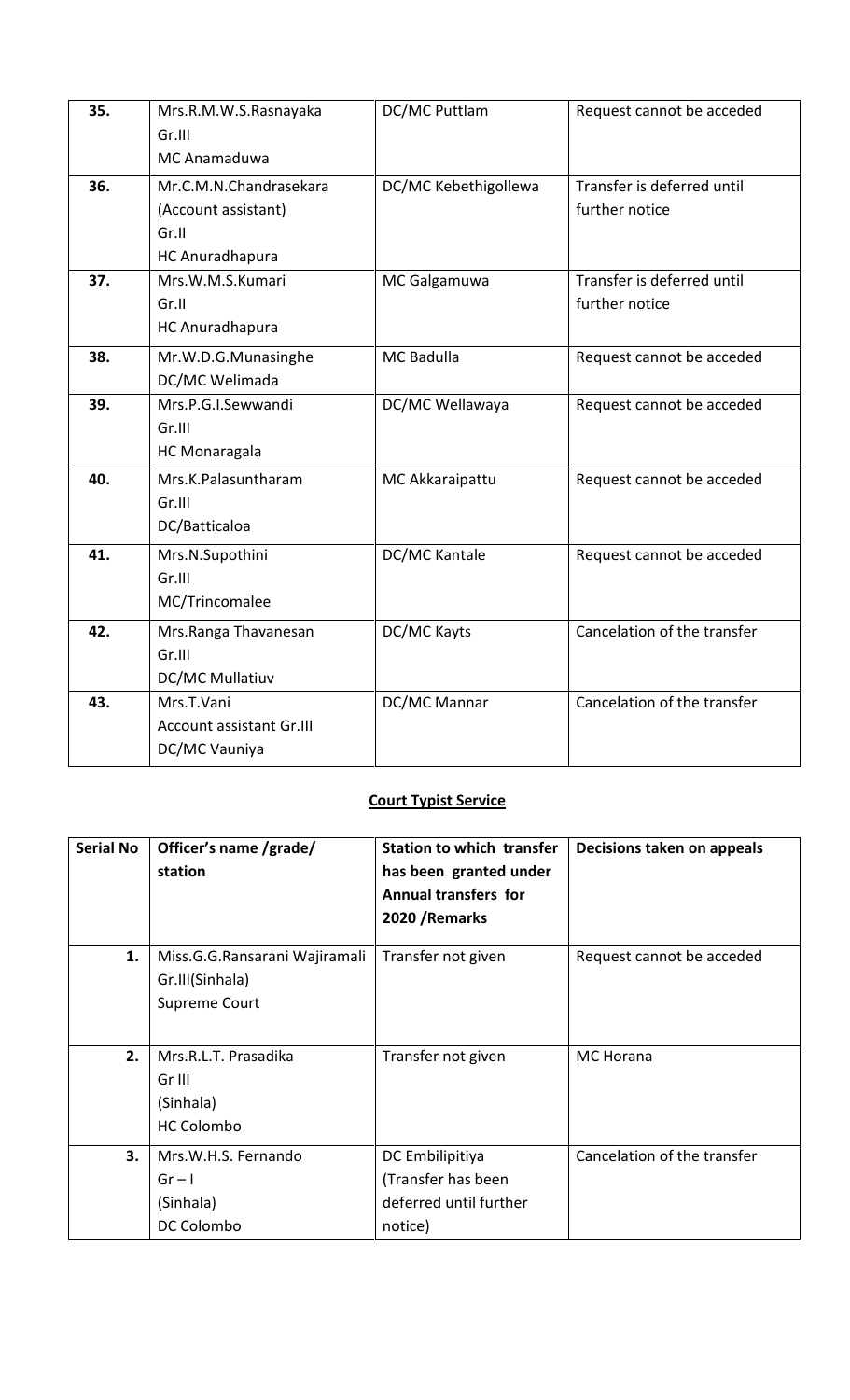| 4.   | Mr.J.K.B.S.Jayasekara     | Transfer not given                             | Request cannot be acceded   |
|------|---------------------------|------------------------------------------------|-----------------------------|
|      | $Gr - III$                |                                                |                             |
|      | (Sinhala)                 |                                                |                             |
|      | DC Colombo                |                                                |                             |
| 5.   | Mrs.W.H.C.M. Samaratissa  | Transfer not given                             | Request cannot be acceded   |
|      | $Gr - II$                 |                                                |                             |
|      | (Sinhala)                 |                                                |                             |
|      | <b>CMC Colombo</b>        |                                                |                             |
| 6.   | Miss.T.T.U.De Silva       | <b>HC Kalutara</b>                             | Cancelation of the transfer |
|      | $Gr - III$                |                                                |                             |
|      | (Sinhala)                 | (Transfer is deferred until<br>further notice) |                             |
|      | DC/MC/ Moratuwa           |                                                |                             |
| 7.   | Mrs.K.L.Kumudulatha       | DC/MC Pugoda                                   | Request cannot be acceded   |
|      | $Gr - I$                  |                                                |                             |
|      | HC/Gampaha                |                                                |                             |
| 8.   | Mrs.A.A.N.D. Amarasinghe  | Com.HC Colombo                                 | Request cannot be acceded   |
|      | $Gr - II$                 |                                                |                             |
|      | (English)                 |                                                |                             |
|      | CAHC/ Gampaha             |                                                |                             |
| 9.   | Mrs.W.H.K. Pushpakumari   | Transfer not given                             | Request cannot be acceded   |
|      | $Gr - III$                |                                                |                             |
|      | (Sinhala)                 |                                                |                             |
|      | MC Kadawatha              |                                                |                             |
| 10.  | Mrs.P.B.L. Manjula        | DC/MC/ Ruwanwella                              | Request cannot be acceded   |
|      | $Gr - II$                 |                                                |                             |
|      | (Sinhala)                 |                                                |                             |
|      | MC/Avissawella            |                                                |                             |
| 11.  | Mrs.W.L.Thuduhena         | DC/Kaduwela                                    | Transfer is deferred until  |
|      | Supra grade               |                                                | further notice              |
|      | MC/Homagama               |                                                |                             |
| 12.1 | Mrs.T.Yamuna Dharmasiri   | Transfer not given                             | Request cannot be acceded   |
|      | Supra grade (English)     |                                                |                             |
|      | HC/Balapitiya             |                                                |                             |
| 13.  | Mrs.P.D.A.S.Karunathilake | Transfer not applied                           | Request cannot be acceded   |
|      | Gr.III                    |                                                |                             |
|      | MC/Balapitiya             |                                                |                             |
| 14.  | Mrs.H.I.Sepala            | Transfer not given                             | Request cannot be acceded   |
|      | $Gr - I$                  |                                                |                             |
|      | (Sinhala)                 |                                                |                             |
|      | HC/Galle                  |                                                |                             |
| 15.  | Mrs.E.R.H.N.Shirani       | Transfer not given                             | Request cannot be acceded   |
|      | Premarathne               |                                                |                             |
|      | Supra grade               |                                                |                             |
|      | <b>DC Galle</b>           |                                                |                             |
| 16.  | Mrs.K.P.Iresha Udayangani | <b>MC Galle</b>                                | Request cannot be acceded   |
|      | $Gr - II$                 |                                                |                             |
|      | (Sinhala)                 |                                                |                             |
|      | MC/Matara                 |                                                |                             |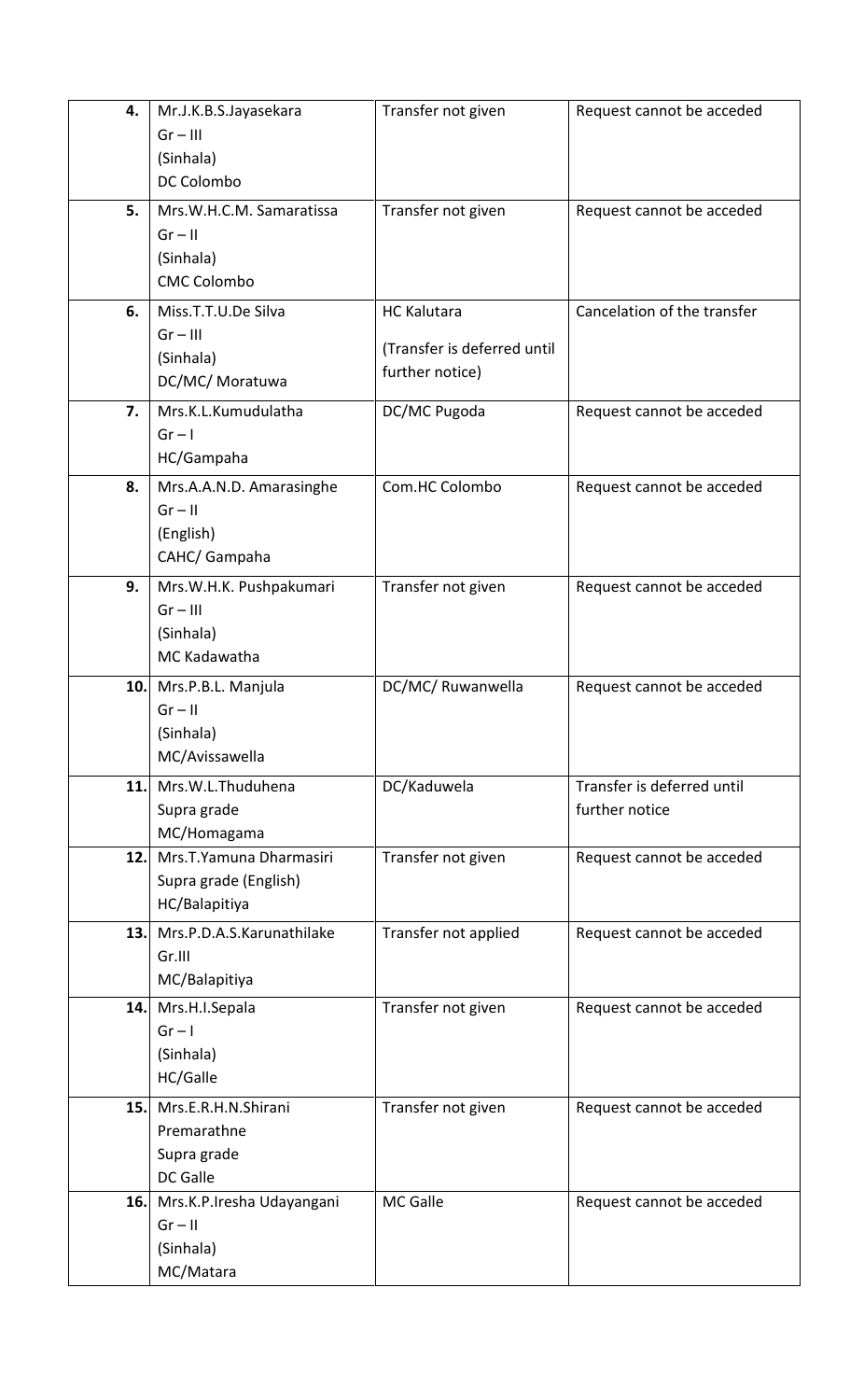| 17.  | Mrs.K.D.C. Ruwanmali       | MC Deiyandara               | Request cannot be acceded |
|------|----------------------------|-----------------------------|---------------------------|
|      | $Gr - II$                  |                             |                           |
|      | MC/Matara                  |                             |                           |
|      | 18. Miss.K.G.P.Chinthadevi | DC Embilipitiya             | Request cannot be acceded |
|      | $Gr - II$                  |                             |                           |
|      | (Sinhala)                  |                             |                           |
|      | CAHC/Tangalle              |                             |                           |
| 19.  | Mrs.W.A.S. Lakmali         | <b>HC Galle</b>             | Request cannot be acceded |
|      | $Gr - II$                  |                             |                           |
|      | (Sinhala)                  |                             |                           |
|      | DC/MC/Tangalle             |                             |                           |
|      |                            |                             |                           |
|      | 20. Mrs.H.B.Chandrani      | Transfer not given          | Request cannot be acceded |
|      | Supra Grade                |                             |                           |
|      | (Sinhala)                  |                             |                           |
|      | DC/MC Tangalle             |                             |                           |
|      | 21. Mrs.K.R.N. Jayamini    | Transfer not given          | Request cannot be acceded |
|      | $Gr - III$                 |                             |                           |
|      | (Sinhala)                  |                             |                           |
|      | DC/MC/Tissamaharama        |                             |                           |
| 22.1 | Mrs.I.S.P.Manaweera        | DC/MC Gampola               | Request cannot be acceded |
|      | Supra Grade                |                             |                           |
|      | (Sinhala)                  |                             |                           |
|      | HC/Kandy                   |                             |                           |
| 23.  | Miss.R.A.G.P. Ranasinghe   | <b>HC Kandy</b>             | Request cannot be acceded |
|      | $Gr - II$                  |                             |                           |
|      | (Sinhala)                  |                             |                           |
|      | DC/MC/Gampola              |                             |                           |
|      | 24. Mrs.D.D.Beatris        | <b>CAHC Badulla</b>         | Request cannot be acceded |
|      | $Gr - II$                  |                             |                           |
|      | (English)                  |                             |                           |
|      | HC/Nuwara Eliya            |                             |                           |
|      | 25. Mrs.A.M.R.D.Attanayake | Transfer not given          | Request cannot be acceded |
|      | $Gr - III$                 |                             |                           |
|      | (Sinhala)                  |                             |                           |
|      | <b>HC/Nuwara Eliya</b>     |                             |                           |
| 26.  | Mrs.R.M.C.G.Rathnayake     | Transfer not given          | Request cannot be acceded |
|      | $Gr - III$                 |                             |                           |
|      | (Sinhala)                  |                             |                           |
|      | <b>HC/Nuwara Eliya</b>     |                             |                           |
| 27.1 | Mrs.D.M.T.Maheshika        | Transfer not given          | Request cannot be acceded |
|      | $Gr - III$                 |                             |                           |
|      | (Sinhala)                  |                             |                           |
|      | DC/Nuwara Eliya            |                             |                           |
|      | 28. Mrs.P.M.G.K.Bandara    | MC Badulla                  | Request cannot be acceded |
|      | $Gr - III$                 | (Transfer is deferred until |                           |
|      | (Sinhala)                  | further notice)             |                           |
|      | MC/Nuwara Eliya            |                             |                           |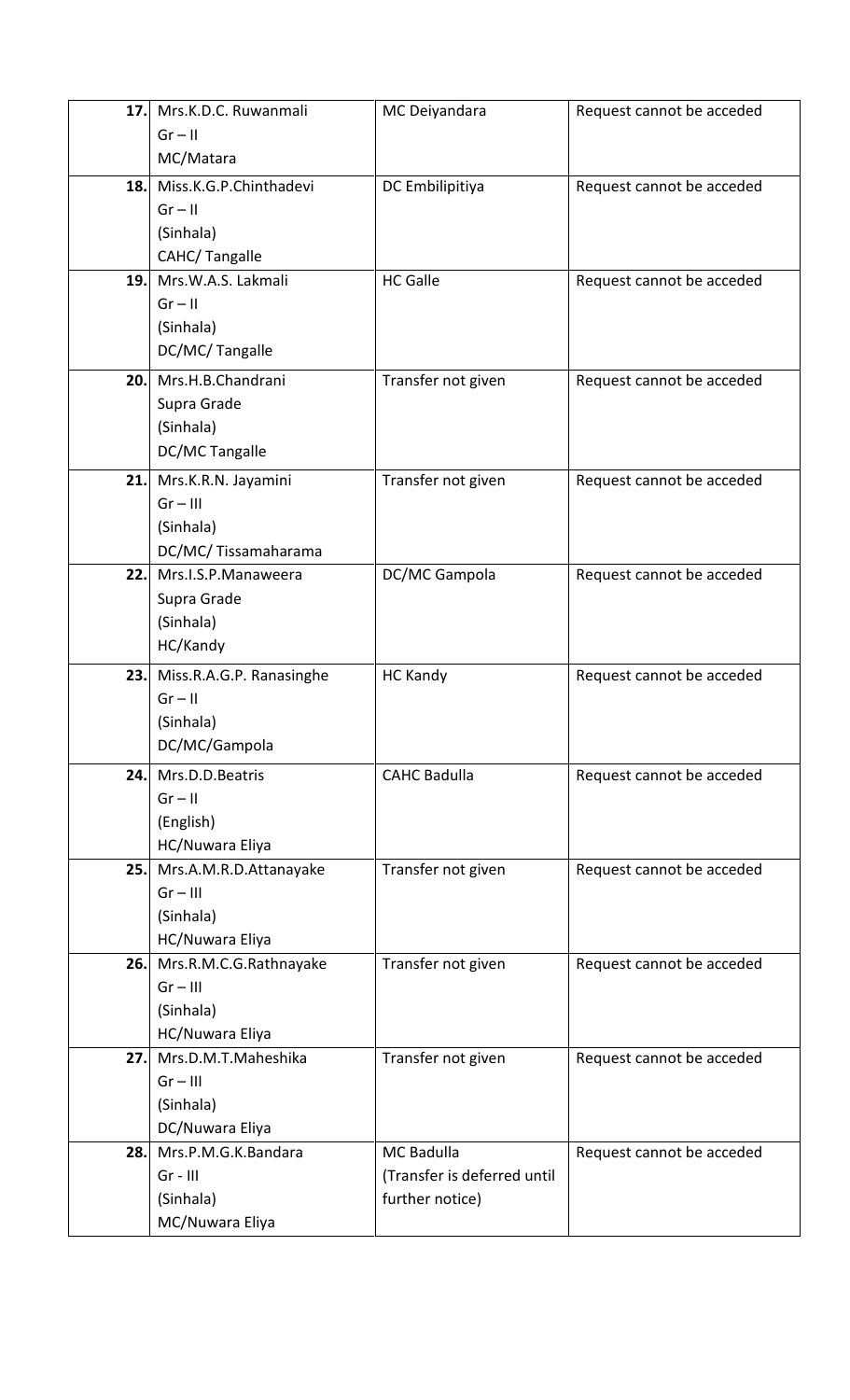| $Gr - III$<br>(Sinhala)<br>MC/Nuwara Eliya<br>Miss.A.W.P.Madhushani<br>Transfer not given<br>30.<br>Request cannot be acceded<br>$Gr - III$<br>(Sinhala)<br>DC/MC/Hatton<br>Mrs.H.M.A.S.Herath<br>31.1<br><b>CAHC Kurunegala</b><br>Request cannot be acceded<br>$Gr - II$<br>(Sinhala)<br>DC/MC/Matale<br>Miss.H.M.A. Indeewari<br>Transfer not given<br>Request cannot be acceded<br>32.1<br>$Gr - III$<br>(Sinhala)<br>HC/Ratnapura<br>Mrs.J.L.D.Wasanthi<br>DC/MC/Hambantota<br>33.<br>MC/Angunukolaplessa<br>Gr II<br>(Sinhala)<br>DC/ Embilipitiya<br>Mrs.U.K.S.Madhushika<br>Transfer not given<br>34.1<br>Request cannot be acceded<br>$Gr - II$<br>(Sinhala)<br>MC/Embilipitiya<br>Mrs.H.M.C.Niroshini<br>Transfer not given<br>35.<br>MC Angunukolapelessa<br>Gr III<br>(Sinhala)<br>MC/ Embilipitiya<br>Mrs.W.P.G.C.Gunasekara<br>36.<br>Transfer not given<br>Request cannot be acceded<br>Supra Grade<br>MC/ Embilipitiya<br>Cancelation of the transfer<br>Mrs A.R.S.D.Kumari<br>DC/MC Marawila<br>37.1<br>(Transfer is deferred until<br>Supra Grade<br>further notice)<br>(Sinhala)<br>HC/ Kurunegala<br>Cancelation of the transfer<br>38.<br>Mrs.S.P.Ranathunga<br>MC Hettipola<br>Supra Grade<br>(Sinhala)<br>DC/MC/ Nikaweratiya<br>Miss.J.D. Swarnamali<br>39.<br>Transfer not given<br>Request cannot be acceded<br>$Gr - III$<br>(Sinhala)<br>DC Kuliyapitya<br>Mrs.W.M.P.S.K.Karunathilake<br>40.<br>DC/MC Nikaweratiya<br>Request cannot be acceded<br>Gr II<br>(Sinhala)<br>MC/Hettipola<br>Transfer is deferred until<br>Mrs.L.N.C.M. Liyanage<br>HC/ Kuliyapitiya<br>41.<br>$Gr - III$<br>further notice<br>(Sinhala) | 29. | Miss.H.K.D.S.Gunasekara | Transfer not given | Request cannot be acceded |
|---------------------------------------------------------------------------------------------------------------------------------------------------------------------------------------------------------------------------------------------------------------------------------------------------------------------------------------------------------------------------------------------------------------------------------------------------------------------------------------------------------------------------------------------------------------------------------------------------------------------------------------------------------------------------------------------------------------------------------------------------------------------------------------------------------------------------------------------------------------------------------------------------------------------------------------------------------------------------------------------------------------------------------------------------------------------------------------------------------------------------------------------------------------------------------------------------------------------------------------------------------------------------------------------------------------------------------------------------------------------------------------------------------------------------------------------------------------------------------------------------------------------------------------------------------------------------------------------------------------------------------------------------|-----|-------------------------|--------------------|---------------------------|
|                                                                                                                                                                                                                                                                                                                                                                                                                                                                                                                                                                                                                                                                                                                                                                                                                                                                                                                                                                                                                                                                                                                                                                                                                                                                                                                                                                                                                                                                                                                                                                                                                                                   |     |                         |                    |                           |
|                                                                                                                                                                                                                                                                                                                                                                                                                                                                                                                                                                                                                                                                                                                                                                                                                                                                                                                                                                                                                                                                                                                                                                                                                                                                                                                                                                                                                                                                                                                                                                                                                                                   |     |                         |                    |                           |
|                                                                                                                                                                                                                                                                                                                                                                                                                                                                                                                                                                                                                                                                                                                                                                                                                                                                                                                                                                                                                                                                                                                                                                                                                                                                                                                                                                                                                                                                                                                                                                                                                                                   |     |                         |                    |                           |
|                                                                                                                                                                                                                                                                                                                                                                                                                                                                                                                                                                                                                                                                                                                                                                                                                                                                                                                                                                                                                                                                                                                                                                                                                                                                                                                                                                                                                                                                                                                                                                                                                                                   |     |                         |                    |                           |
|                                                                                                                                                                                                                                                                                                                                                                                                                                                                                                                                                                                                                                                                                                                                                                                                                                                                                                                                                                                                                                                                                                                                                                                                                                                                                                                                                                                                                                                                                                                                                                                                                                                   |     |                         |                    |                           |
|                                                                                                                                                                                                                                                                                                                                                                                                                                                                                                                                                                                                                                                                                                                                                                                                                                                                                                                                                                                                                                                                                                                                                                                                                                                                                                                                                                                                                                                                                                                                                                                                                                                   |     |                         |                    |                           |
|                                                                                                                                                                                                                                                                                                                                                                                                                                                                                                                                                                                                                                                                                                                                                                                                                                                                                                                                                                                                                                                                                                                                                                                                                                                                                                                                                                                                                                                                                                                                                                                                                                                   |     |                         |                    |                           |
|                                                                                                                                                                                                                                                                                                                                                                                                                                                                                                                                                                                                                                                                                                                                                                                                                                                                                                                                                                                                                                                                                                                                                                                                                                                                                                                                                                                                                                                                                                                                                                                                                                                   |     |                         |                    |                           |
|                                                                                                                                                                                                                                                                                                                                                                                                                                                                                                                                                                                                                                                                                                                                                                                                                                                                                                                                                                                                                                                                                                                                                                                                                                                                                                                                                                                                                                                                                                                                                                                                                                                   |     |                         |                    |                           |
|                                                                                                                                                                                                                                                                                                                                                                                                                                                                                                                                                                                                                                                                                                                                                                                                                                                                                                                                                                                                                                                                                                                                                                                                                                                                                                                                                                                                                                                                                                                                                                                                                                                   |     |                         |                    |                           |
|                                                                                                                                                                                                                                                                                                                                                                                                                                                                                                                                                                                                                                                                                                                                                                                                                                                                                                                                                                                                                                                                                                                                                                                                                                                                                                                                                                                                                                                                                                                                                                                                                                                   |     |                         |                    |                           |
|                                                                                                                                                                                                                                                                                                                                                                                                                                                                                                                                                                                                                                                                                                                                                                                                                                                                                                                                                                                                                                                                                                                                                                                                                                                                                                                                                                                                                                                                                                                                                                                                                                                   |     |                         |                    |                           |
|                                                                                                                                                                                                                                                                                                                                                                                                                                                                                                                                                                                                                                                                                                                                                                                                                                                                                                                                                                                                                                                                                                                                                                                                                                                                                                                                                                                                                                                                                                                                                                                                                                                   |     |                         |                    |                           |
|                                                                                                                                                                                                                                                                                                                                                                                                                                                                                                                                                                                                                                                                                                                                                                                                                                                                                                                                                                                                                                                                                                                                                                                                                                                                                                                                                                                                                                                                                                                                                                                                                                                   |     |                         |                    |                           |
|                                                                                                                                                                                                                                                                                                                                                                                                                                                                                                                                                                                                                                                                                                                                                                                                                                                                                                                                                                                                                                                                                                                                                                                                                                                                                                                                                                                                                                                                                                                                                                                                                                                   |     |                         |                    |                           |
|                                                                                                                                                                                                                                                                                                                                                                                                                                                                                                                                                                                                                                                                                                                                                                                                                                                                                                                                                                                                                                                                                                                                                                                                                                                                                                                                                                                                                                                                                                                                                                                                                                                   |     |                         |                    |                           |
|                                                                                                                                                                                                                                                                                                                                                                                                                                                                                                                                                                                                                                                                                                                                                                                                                                                                                                                                                                                                                                                                                                                                                                                                                                                                                                                                                                                                                                                                                                                                                                                                                                                   |     |                         |                    |                           |
|                                                                                                                                                                                                                                                                                                                                                                                                                                                                                                                                                                                                                                                                                                                                                                                                                                                                                                                                                                                                                                                                                                                                                                                                                                                                                                                                                                                                                                                                                                                                                                                                                                                   |     |                         |                    |                           |
|                                                                                                                                                                                                                                                                                                                                                                                                                                                                                                                                                                                                                                                                                                                                                                                                                                                                                                                                                                                                                                                                                                                                                                                                                                                                                                                                                                                                                                                                                                                                                                                                                                                   |     |                         |                    |                           |
|                                                                                                                                                                                                                                                                                                                                                                                                                                                                                                                                                                                                                                                                                                                                                                                                                                                                                                                                                                                                                                                                                                                                                                                                                                                                                                                                                                                                                                                                                                                                                                                                                                                   |     |                         |                    |                           |
|                                                                                                                                                                                                                                                                                                                                                                                                                                                                                                                                                                                                                                                                                                                                                                                                                                                                                                                                                                                                                                                                                                                                                                                                                                                                                                                                                                                                                                                                                                                                                                                                                                                   |     |                         |                    |                           |
|                                                                                                                                                                                                                                                                                                                                                                                                                                                                                                                                                                                                                                                                                                                                                                                                                                                                                                                                                                                                                                                                                                                                                                                                                                                                                                                                                                                                                                                                                                                                                                                                                                                   |     |                         |                    |                           |
|                                                                                                                                                                                                                                                                                                                                                                                                                                                                                                                                                                                                                                                                                                                                                                                                                                                                                                                                                                                                                                                                                                                                                                                                                                                                                                                                                                                                                                                                                                                                                                                                                                                   |     |                         |                    |                           |
|                                                                                                                                                                                                                                                                                                                                                                                                                                                                                                                                                                                                                                                                                                                                                                                                                                                                                                                                                                                                                                                                                                                                                                                                                                                                                                                                                                                                                                                                                                                                                                                                                                                   |     |                         |                    |                           |
|                                                                                                                                                                                                                                                                                                                                                                                                                                                                                                                                                                                                                                                                                                                                                                                                                                                                                                                                                                                                                                                                                                                                                                                                                                                                                                                                                                                                                                                                                                                                                                                                                                                   |     |                         |                    |                           |
|                                                                                                                                                                                                                                                                                                                                                                                                                                                                                                                                                                                                                                                                                                                                                                                                                                                                                                                                                                                                                                                                                                                                                                                                                                                                                                                                                                                                                                                                                                                                                                                                                                                   |     |                         |                    |                           |
|                                                                                                                                                                                                                                                                                                                                                                                                                                                                                                                                                                                                                                                                                                                                                                                                                                                                                                                                                                                                                                                                                                                                                                                                                                                                                                                                                                                                                                                                                                                                                                                                                                                   |     |                         |                    |                           |
|                                                                                                                                                                                                                                                                                                                                                                                                                                                                                                                                                                                                                                                                                                                                                                                                                                                                                                                                                                                                                                                                                                                                                                                                                                                                                                                                                                                                                                                                                                                                                                                                                                                   |     |                         |                    |                           |
|                                                                                                                                                                                                                                                                                                                                                                                                                                                                                                                                                                                                                                                                                                                                                                                                                                                                                                                                                                                                                                                                                                                                                                                                                                                                                                                                                                                                                                                                                                                                                                                                                                                   |     |                         |                    |                           |
|                                                                                                                                                                                                                                                                                                                                                                                                                                                                                                                                                                                                                                                                                                                                                                                                                                                                                                                                                                                                                                                                                                                                                                                                                                                                                                                                                                                                                                                                                                                                                                                                                                                   |     |                         |                    |                           |
|                                                                                                                                                                                                                                                                                                                                                                                                                                                                                                                                                                                                                                                                                                                                                                                                                                                                                                                                                                                                                                                                                                                                                                                                                                                                                                                                                                                                                                                                                                                                                                                                                                                   |     |                         |                    |                           |
|                                                                                                                                                                                                                                                                                                                                                                                                                                                                                                                                                                                                                                                                                                                                                                                                                                                                                                                                                                                                                                                                                                                                                                                                                                                                                                                                                                                                                                                                                                                                                                                                                                                   |     |                         |                    |                           |
|                                                                                                                                                                                                                                                                                                                                                                                                                                                                                                                                                                                                                                                                                                                                                                                                                                                                                                                                                                                                                                                                                                                                                                                                                                                                                                                                                                                                                                                                                                                                                                                                                                                   |     |                         |                    |                           |
|                                                                                                                                                                                                                                                                                                                                                                                                                                                                                                                                                                                                                                                                                                                                                                                                                                                                                                                                                                                                                                                                                                                                                                                                                                                                                                                                                                                                                                                                                                                                                                                                                                                   |     |                         |                    |                           |
|                                                                                                                                                                                                                                                                                                                                                                                                                                                                                                                                                                                                                                                                                                                                                                                                                                                                                                                                                                                                                                                                                                                                                                                                                                                                                                                                                                                                                                                                                                                                                                                                                                                   |     |                         |                    |                           |
|                                                                                                                                                                                                                                                                                                                                                                                                                                                                                                                                                                                                                                                                                                                                                                                                                                                                                                                                                                                                                                                                                                                                                                                                                                                                                                                                                                                                                                                                                                                                                                                                                                                   |     |                         |                    |                           |
|                                                                                                                                                                                                                                                                                                                                                                                                                                                                                                                                                                                                                                                                                                                                                                                                                                                                                                                                                                                                                                                                                                                                                                                                                                                                                                                                                                                                                                                                                                                                                                                                                                                   |     |                         |                    |                           |
|                                                                                                                                                                                                                                                                                                                                                                                                                                                                                                                                                                                                                                                                                                                                                                                                                                                                                                                                                                                                                                                                                                                                                                                                                                                                                                                                                                                                                                                                                                                                                                                                                                                   |     |                         |                    |                           |
|                                                                                                                                                                                                                                                                                                                                                                                                                                                                                                                                                                                                                                                                                                                                                                                                                                                                                                                                                                                                                                                                                                                                                                                                                                                                                                                                                                                                                                                                                                                                                                                                                                                   |     |                         |                    |                           |
|                                                                                                                                                                                                                                                                                                                                                                                                                                                                                                                                                                                                                                                                                                                                                                                                                                                                                                                                                                                                                                                                                                                                                                                                                                                                                                                                                                                                                                                                                                                                                                                                                                                   |     |                         |                    |                           |
|                                                                                                                                                                                                                                                                                                                                                                                                                                                                                                                                                                                                                                                                                                                                                                                                                                                                                                                                                                                                                                                                                                                                                                                                                                                                                                                                                                                                                                                                                                                                                                                                                                                   |     |                         |                    |                           |
|                                                                                                                                                                                                                                                                                                                                                                                                                                                                                                                                                                                                                                                                                                                                                                                                                                                                                                                                                                                                                                                                                                                                                                                                                                                                                                                                                                                                                                                                                                                                                                                                                                                   |     |                         |                    |                           |
|                                                                                                                                                                                                                                                                                                                                                                                                                                                                                                                                                                                                                                                                                                                                                                                                                                                                                                                                                                                                                                                                                                                                                                                                                                                                                                                                                                                                                                                                                                                                                                                                                                                   |     |                         |                    |                           |
|                                                                                                                                                                                                                                                                                                                                                                                                                                                                                                                                                                                                                                                                                                                                                                                                                                                                                                                                                                                                                                                                                                                                                                                                                                                                                                                                                                                                                                                                                                                                                                                                                                                   |     |                         |                    |                           |
|                                                                                                                                                                                                                                                                                                                                                                                                                                                                                                                                                                                                                                                                                                                                                                                                                                                                                                                                                                                                                                                                                                                                                                                                                                                                                                                                                                                                                                                                                                                                                                                                                                                   |     |                         |                    |                           |
|                                                                                                                                                                                                                                                                                                                                                                                                                                                                                                                                                                                                                                                                                                                                                                                                                                                                                                                                                                                                                                                                                                                                                                                                                                                                                                                                                                                                                                                                                                                                                                                                                                                   |     |                         |                    |                           |
|                                                                                                                                                                                                                                                                                                                                                                                                                                                                                                                                                                                                                                                                                                                                                                                                                                                                                                                                                                                                                                                                                                                                                                                                                                                                                                                                                                                                                                                                                                                                                                                                                                                   |     |                         |                    |                           |
|                                                                                                                                                                                                                                                                                                                                                                                                                                                                                                                                                                                                                                                                                                                                                                                                                                                                                                                                                                                                                                                                                                                                                                                                                                                                                                                                                                                                                                                                                                                                                                                                                                                   |     |                         |                    |                           |
|                                                                                                                                                                                                                                                                                                                                                                                                                                                                                                                                                                                                                                                                                                                                                                                                                                                                                                                                                                                                                                                                                                                                                                                                                                                                                                                                                                                                                                                                                                                                                                                                                                                   |     |                         |                    |                           |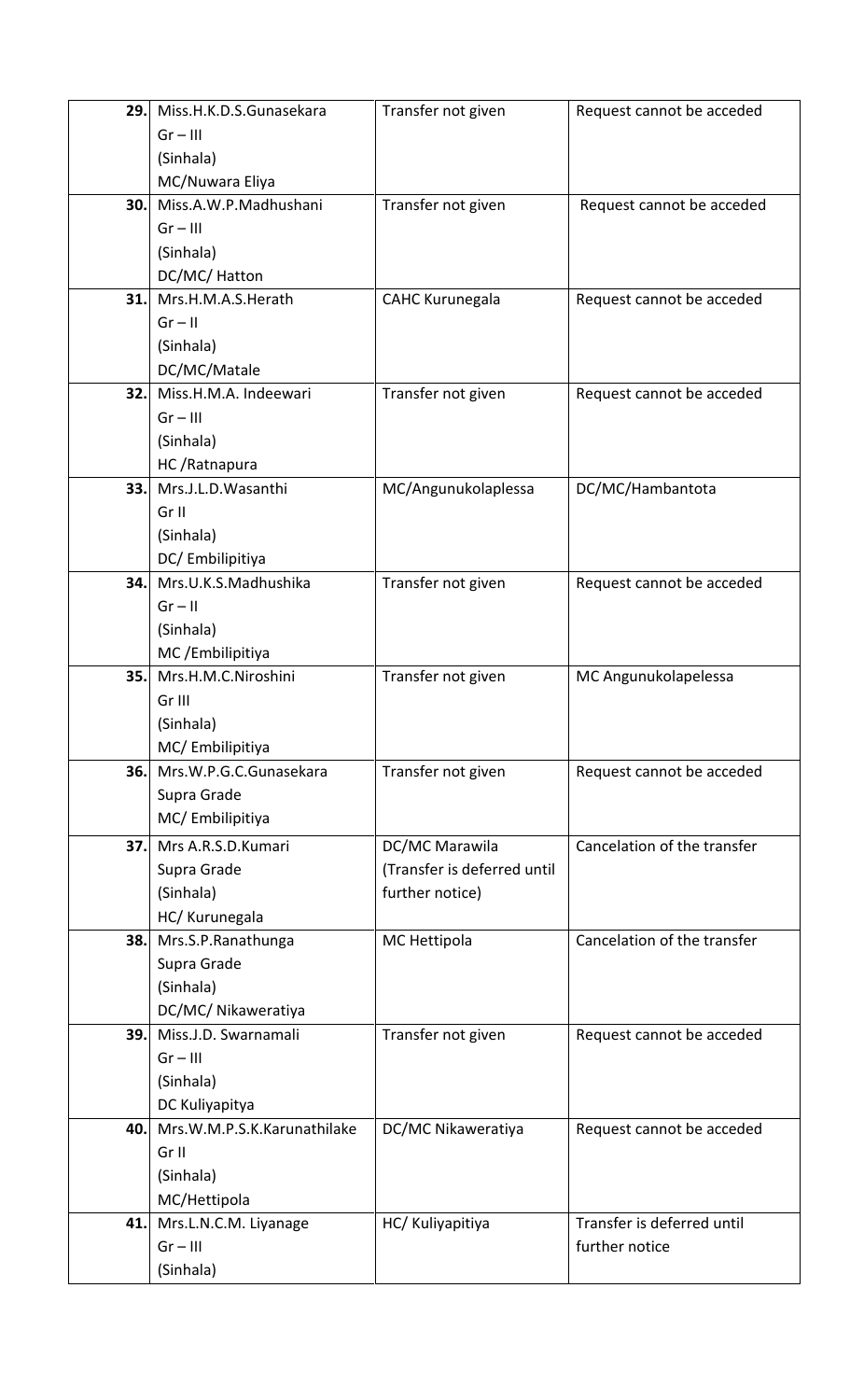|      | DC/MC/ Chilaw                        |                       |                                                |
|------|--------------------------------------|-----------------------|------------------------------------------------|
| 42.  | Mrs.H.K.D. Madhushani                | Transfer not given    | Request cannot be acceded                      |
|      | $Gr - III$                           |                       |                                                |
|      | (Sinhala)                            |                       |                                                |
|      | DC/MC/ Chilaw                        |                       |                                                |
| 43.1 | Miss.M.S.N. Gangani                  | Transfer not given    | DC/Embilipitiya                                |
|      | $Gr - III$                           |                       | (Transfer is deferred until                    |
|      | (Sinhala)                            |                       | further notice)                                |
|      | DC/MC/ Marawila                      |                       |                                                |
| 44.  | Mrs.H.M.A.U. Herath                  | Transfer not given    | Request cannot be acceded                      |
|      | $Gr - III$                           |                       |                                                |
|      | HC/Puttlam                           |                       |                                                |
| 45.  | Mrs.W.A.Nirosha Sanjeewani           | MC Anuradhapura       | Request cannot be acceded                      |
|      | $Gr - II$                            |                       |                                                |
|      | (Sinhala)                            |                       |                                                |
|      | DC/MC/Kekirawa                       |                       |                                                |
| 46.  | Mrs.M.R.G.Chandima                   | Transfer not given    | MC/Embilipitiya                                |
|      | Shyamali                             |                       |                                                |
|      | $Gr - III$                           |                       |                                                |
|      | (Sinhala)                            |                       |                                                |
|      | DC/MC/Polonnaruwa                    |                       |                                                |
| 47.  | Mrs.T.Shanthi Rukmani Peris          | <b>HC Nuwaraeliya</b> | Request cannot be acceded                      |
|      | Gr II                                |                       |                                                |
|      | (Engilsh)                            |                       |                                                |
| 48.  | CAHC/Badulla                         |                       |                                                |
|      | Miss.S.M.G.Nayanathara<br>$Gr - III$ | Transfer not given    | Request cannot be acceded                      |
|      | (Sinhala)                            |                       |                                                |
|      | HC/Badulla                           |                       |                                                |
| 49.  | Mrs. S.W.S.Chathuranga               | Transfer not given    | Request cannot be acceded                      |
|      | Gr. III                              |                       |                                                |
|      | MC/Bandarawela                       |                       |                                                |
| 50.1 | Mrs.R.M. Wimalawathi                 | Transfer not given    | Request cannot be acceded                      |
|      | Supra Grade                          |                       |                                                |
|      | (Sinhala)                            |                       |                                                |
|      | DC/MC/Welimada                       |                       |                                                |
|      |                                      |                       |                                                |
| 51.  | Mrs.R.D.I.Geethanjalie               | Transfer not given    | CAHC/Badulla                                   |
|      | $Gr - II$<br>(Sinhala)               |                       | (Transfer is deferred until<br>further notice) |
|      | DC/MC/Welimada                       |                       |                                                |
|      |                                      |                       |                                                |
|      | 52. Mrs.D.M.I.M.Dissanayake          | Transfer not given    | Request cannot be acceded                      |
|      | $Gr - III$                           |                       |                                                |
|      | (Sinhala)                            |                       |                                                |
|      | DC/MC Monaragala                     |                       |                                                |
| 53.  | Miss.P.H.Omantha                     | Transfer not given    | Request cannot be acceded                      |
|      | $Gr - III$                           |                       |                                                |
|      | (Sinhala)                            |                       |                                                |
|      | HC/Ampara                            |                       |                                                |